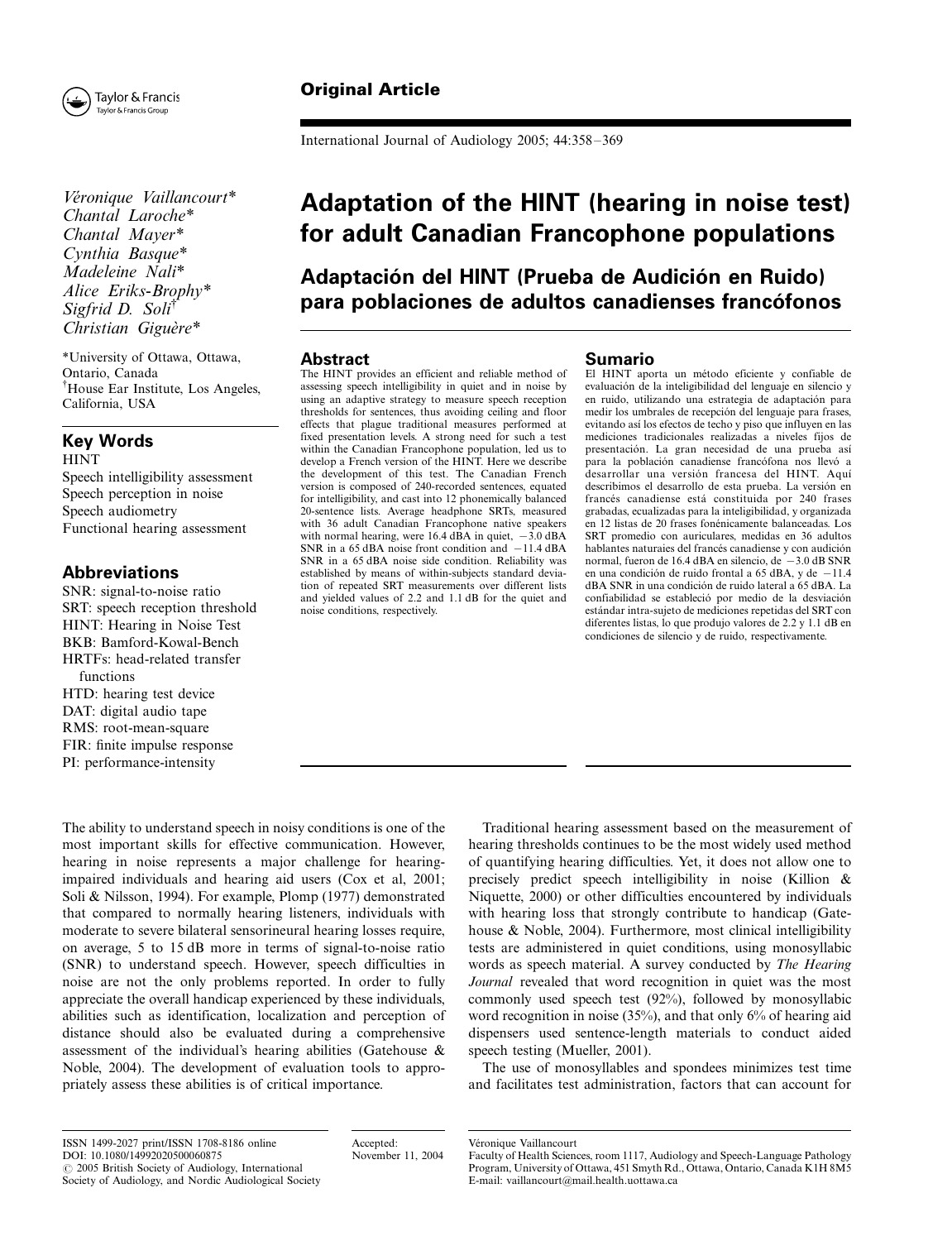their popularity in clinical settings (Nilsson et al, 1994). Nonetheless, the limited number of test items usually found in word materials may foster learning effects (Nilsson et al, 1994). Furthermore, the reliability of speech reception threshold (SRT) measurements using words is limited by the fact that the material is not typically of equal difficulty (Hirsh et al, 1952). Sentences, on the other hand, are far more representative of everyday communication since they include natural intensity fluctuations, intonation, contextual cues, and temporal elements that are associated with conversational speech (Nilsson et al, 1994). In addition, sentences being longer than words or spondees, they are more likely to activate the dynamic signal processing mechanisms found in current hearing aids, such as compression, in a natural way and thus yield better accuracy during testing (Nilsson et al, 1994).

The lack of routine measurements of speech intelligibility in noise might stem from the unavailability of reliable tools in various languages. Yet, there has been a growing effort to use sentence material in the assessment of speech intelligibility in noise, especially with regards to the evaluation of hearing aids (Mueller, 2001). Among these are the Connected Speech Test (Cox et al, 1987) and the Speech Perception In Noise Test (SPIN) (Kalikow et al, 1977; Bilger et al, 1984), in which percent intelligibility scores are usually determined at fixed speech and/or noise levels. One inherent problem with percent scores is that floor and ceiling effects limit their analytical and diagnostic value. The significance of measured changes in performance is invariably constrained by the lower and upper boundaries (0% and 100%) of percent scores (Nilsson et al, 1994; MacLeod & Summerfield, 1987). A more reliable and sensitive alternative is the measurement of SRTs. The SRT can be defined as the presentation level at which a listener can correctly identify 50% (or other specified percentage) of the speech material presented in quiet or noise (Nilsson et al, 1994). The later can consist of monosyllables, spondees, words, key words or sentences. When sentence material is used, a speech reception threshold for sentences is usually measured instead of word scoring. Other advantages of measuring SRTs instead of percent scores include the ease of administrating the test and its reliability, by effectively eliminating the need to calculate the number (or percentage) of words repeated correctly.

An adaptive method is typically warranted for the measurement of SRTs. Such an approach is useable over a wide range of speech perception ability, and displays efficiency and accuracy in estimating the SRT (Levitt, 1978; Nilsson et al, 1994). The first sentence in a list is presented at a level below the expected SRTof the individual. The level of this first sentence is then gradually increased in specified steps until the subject can repeat it correctly. For the remaining sentences, the level is dependent on the accuracy of the previous response: it is increased following an incorrect repetition and decreased after a correct response. The SRT is estimated as the average presentation level of sentences in the last part of the list (Plomp & Mimpen, 1979; MacLeod & Summerfield, 1990; Nilsson et al, 1994). Certain requirements must nevertheless be respected in order to measure adaptive thresholds with sentences. In addition to the different lists being of equal difficulty, the items within each list must also be of equal intelligibility (MacLeod & Summerfield, 1990; Nilsson et al, 1994).

An adaptive method has long been advocated by Plomp & Mimpen (1979) who developed a technique to measure SRTs for Dutch sentences. Their initial work set the foundations for the development of speech materials and protocols for determining SRTs in many other languages, including Swedish (Hagerman, 1982; 1984) and British English (Laurence et al, 1983; MacLeod & Summerfield, 1987; MacLeod & Summerfield, 1990). The SPIN sentences (Kalikow et al, 1977; Bilger et al, 1984) have also been used to measure SRTs in American English (Dubno et al, 1984; Gelfand et al, 1988). However, scoring based on the correct repetition of a single word in each sentence may reduce the test administration efficiency in clinical settings since much of the material within a sentence is not scored. Shortcomings in the available American English material (e.g. restricted number of lists and single word scoring) led Nilsson et al. (1994) to develop the Hearing in Noise Test (HINT), founded on the earlier work of Plomp and colleagues, in which scoring is based on the correct repetition of a sentence rather than a single word.

The HINT speech material was derived from a large corpus of short sentences previously designed for use with British children, the Bamford-Kowal-Bench (BKB) sentences (Bench et al, 1979), which were modified for uniformity in length and to make them more representative of American English by removing British idioms and usages. The HINT assesses functional hearing by adaptively measuring SRTs for sentences in quiet and in three conditions of masking noise: a) noise front (speech and noise in front at  $0^{\circ}$  azimuth), b) noise right (speech in front and noise at  $90^\circ$  to the right), and c) noise left (speech in front and noise at  $90^\circ$  to the left). The HINT stimuli consist of a 65 dBA speech spectrum masking noise and 12 20-sentence lists (adult version) or 13 10-sentence lists (child version). In the HINT adaptive procedure, 4 dB steps are used for adjusting the presentation level of the first 4 sentences, whereas 2 dB steps are used for the remaining sentences in a list. The SRT is estimated by calculating the average presentation level of sentences  $5-11$  in a 10-sentence list or sentences  $5-21$  in a 20-sentence list (Note: the  $11<sup>th</sup>$  and  $21<sup>st</sup>$  sentences are not presented, but their presentation level is know from the previous response).

The HINT can be administered in a soundfield or headphone protocol. Soundfield and headphone HINT thresholds have been shown to be comparable, as long as the soundfield measures are not affected by room acoustics (Nilsson et al, 1996; Lamothe et al, 2002). Soundfield administration requires that two loudspeakers be placed  $90^\circ$  apart, one meter from the centre of the listener's head, while headphone administration requires processing of signals by head-related transfer functions (HRTFs). English norms have been established for each HINT condition and demonstrate that speech is more intelligible, as expected, when it is spatially separated from the noise source. When compared to results obtained in a noise front condition, a 6!/10 dB SRT improvement can be noted in normally hearing listeners when speech is spatially separated from the noise source by  $90^\circ$ , emphasizing the importance of binaural hearing for speech intelligibility in noise (Soli & Nilsson, 1994; Bronkhorst & Plomp, 1988).

The HINT has been used in multiple applications and studies have clearly shown its value as a clinical and research tool. In recent studies, it has served to: 1) evaluate and compare the performance of different hearing aids (Valente et al, 1998); 2)

Vaillancourt/Laroche/Mayer/Basque/ Nali/Eriks-Brophy/Soli/Giguère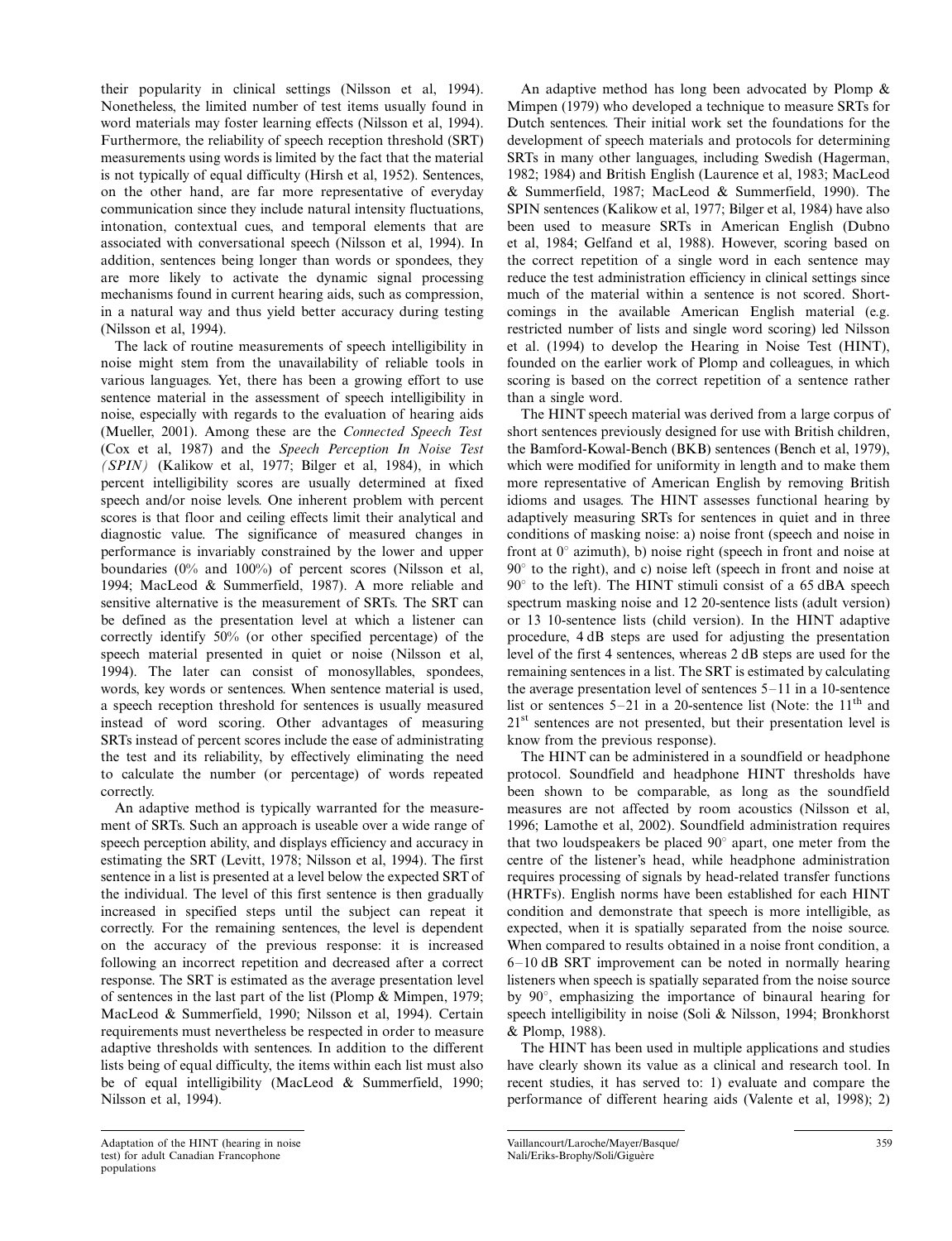evaluate and compare the performance of omnidirectional and directional microphones in different hearing aids and listening conditions (Valente et al, 1995; Preves et al, 1999; Valente et al, 2000; Ricketts & Dhar, 1999); 3) evaluate the performance of an adaptive, directional microphone hearing aid (Ricketts & Henry, 2002); 4) investigate the phenomenon of acclimatization to hearing aids (Saunders & Chenkowski, 1997); 5) evaluate and compare various cochlear implant signal processing strategies (Cowan et al, 1995); 6) evaluate and compare the speech recognition skills of cochlear implant patients and normally hearing individuals (Dorman et al. 1998); and 7) evaluate functional hearing abilities required for hearing-critical jobs (Laroche et al, 2003).

Within Canadian Francophone and other communities for whom English is not the preferred language, the same needs are encountered. Clinicians are concerned with their patients'speech comprehension skills in noise and research is being conducted in the fields of hearing aids and cochlear implants. Unfortunately, no reliable and efficient tools exist in many languages and dialects for the assessment of sentence-length speech intelligibility in noisy listening conditions. A simple translation of the English version of the HINT is not valid since it would lack naturalness.

The objective of the present article is to describe the various steps undertaken in the development of a Canadian French version of the HINT. The new version is expected to achieve the same goals as the English version by providing: a) a fast and reliable means of measuring SRTs for sentences with a known error of measurement; b) binaural measures in quiet and in noise; c) usability over a wide range of speech comprehension ability; d) a norm-referenced tool; e) soundfield and headphone administration; f) computerized administration; and g) multiple lists for repeated measures. Intended to be an efficient clinical tool, the test was designed to have the same format as the English version and to be controlled by the same software. The methodology was thus similar to that used by Nilsson et al (1994) and included: a) the development of a large set of sentences and validation of their naturalness as judged by native Canadian Francophone speakers; b) the recording of the speech material and synthesis of a spectrally-matched masking noise specific to the talker involved in the recording of the material; c) the determination of the performance-intensity function and equalization of sentence intelligibility; d) the generation of phonemically-balanced lists; e) the determination of acceptable errors in each sentence; f) the verification of list equivalency; and g) the establishment of SRT norms and test-retest variation among a sample of young, normally hearing, Canadian-Francophone adults for whom French was the first language.

## Method

#### **Subjects**

A total of 95 French-Canadian adults participated at various steps in the study but did not all participate in any individual step. Subjects met the following common inclusion criteria, they: 1) were native French-Canadian speakers who used primarily French on a daily basis; 2) had completed post-secondary education in French; 3) were between 18 and 45 years of age; 4) had hearing thresholds equal to, or better than, 15 dB HL from 250 Hz to 8000 Hz; 5) presented no asymmetry between the

two ears (defined as a difference of 15 dB or more at three frequencies or a difference of 25 dB or more at one frequency); 6) presented no difference greater than 20 dB between two adjacent frequencies for the same ear; 7) had a normal otoscopic examination; 8) had normal tympanograms and; 9) had a negative otologic history. The upper age limit was set in hopes of minimizing the possibility of reduced speech intelligibility with age attributable to central presbycusis (Hanks & Johnson, 1998; Weinstein, 1994). Using the Hughston-Westlake up-down technique (Hall & Mueller, 1997), hearing thresholds were measured with a portable audiometer (InterAcoustics AD25) and TDH-39P headphones, inside an IAC audiometric booth. The integrity of outer and middle ears was assessed with a WelshAllyn otoscope and a GS 1738 impedance bridge. Prior to their participation, all subjects were required to sign a consent form and fill out a hearing history questionnaire.

Further testing in the IAC audiometric booth was achieved with an IBM Pentium III computer coupled with a Hearing Test Device (HTD) from the House Ear Institute and MAICO Diagnostics TDH-39P headphones. A 6 cc coupler (artificial ear-B&K4152), a B&K2235 sound level meter and B&K1625 filter set, a B&K4144 microphone and a B&K 4228 calibrator were used to calibrate presentation levels.

#### Development of the speech material

No sentence corpus is available in French that is equivalent to the BKB corpus. As a result, a large number of sentences (524) were derived from a corpus of nouns and verbs associated with a grade-one  $(6-7 \text{ year old children})$  comprehension level (Leduc, 1997). To minimise memory effects, sentences were kept short and equal in length (5 to 7 syllables). They were also revised to eliminate regional idioms, proper names, and multiple repetitions of phonemes.

Following this initial screening, two independent groups of native speakers ( $n = 4$  and  $n = 5$ ) covering a wide range of ages, educational backgrounds and geographical origins throughout Canada took part in the verification of sentence naturalness. Group heterogeneity was desired to ensure the speech material would be considered natural for members of the general French-Canadian population, regardless of geographical origin.

Each sentence was read twice to subjects who were to rate the syntactic and semantic naturalness of the sentences on a scale of 1 to 7 (1 = 'artificial' and 7 = 'natural') and provide suggestions to improve naturalness, where needed. Sentences with a mean score of 6 or less were modified before being submitted to a second evaluation by the other group. Throughout this iterative process, 165 sentences were modified and 4 were eliminated, resulting in a final set of 520 sentences.

#### Processing of the material

The sentences were recorded digitally in ways identical to the procedures described by Nilsson et al. (1994). Briefly, the recordings were made in an audiometric room with additional sound absorption material on the interior surfaces. The talker was instructed to speak with a normal clear voice, using a standard dialect, while maintaining a normal rhythm of speech and avoiding placing emphasis on key words. Five researchers validated the choice of speaker by means of a telephone interview. A Quebec native French speaker who does postsynchronizing for recording studios was chosen. He was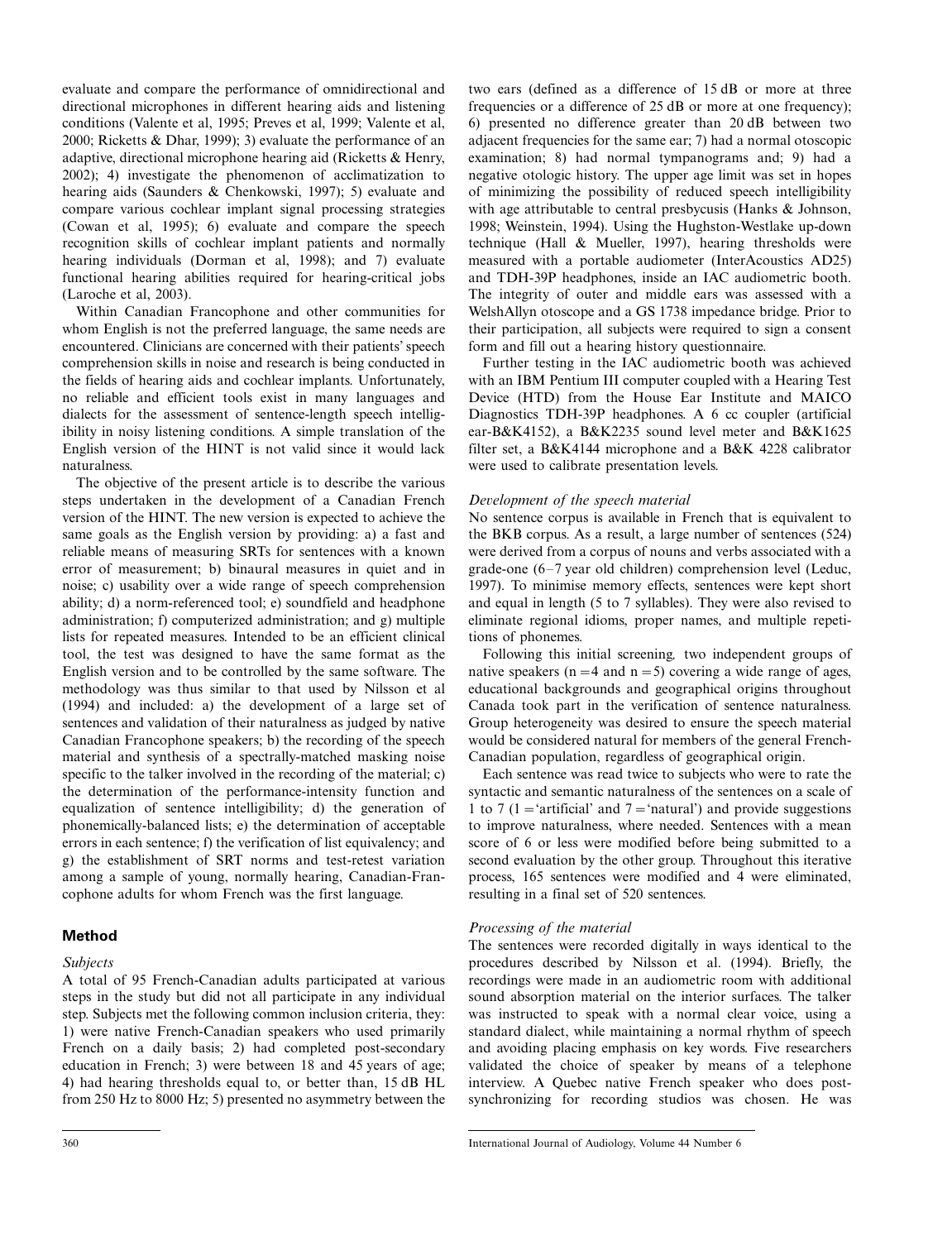instructed to stop and preview each sentence before reading it aloud. Recordings were repeated for sentences misread or spoken with unusual pauses between syllables. The microphone (B&K 4144) was placed perpendicular to the talker at a distance of 1 meter. The sentences were recorded on a digital audio tape (DAT) with 16-bit resolution at 44 000 Hz. Following the recording session, the contents of the DAT were transferred digitally to a computer and down-sampled to 24 000 Hz.

The sentences were then edited into individual files, eliminating silent intervals before and after each waveform. The Aweighted root-mean-square (RMS) amplitude of each sentence was calculated and all sentences were scaled to the same level. After scaling, the long-term average spectrum of the entire set of sentences was computed. A 78-coefficient linear phase finite impulse response (FIR) filter was designed with an amplitude response that matched the long-term average speech spectrum with an RMS error of 0.6 dB over the 256 frequency points from 0 to 10 000 Hz. White noise was synthesized, filtered with the FIR filter and scaled to the same A-weighted RMS amplitude as the sentences. The resulting speech-spectrum noise, matched to the actual speaker, ensures that the SNR is kept, on average, approximately the same at all frequencies (Soli  $&$  Nilsson, 1994).

#### Group Performance Intensity (PI) Function

Using an adaptive method for SRT measurements demands that the intelligibility of sentences be relatively stable across the entire set so that different lists can be constructed that yield the same SRT. Equating the RMS amplitude of the sentence waveforms does not guarantee equal intelligibility in a fixed background noise. The phonemic content, familiarity of words, and variations in short-term level and intonation can all influence speech intelligibility in noise (Nilsson et al, 1994). One way of equating intelligibility is to adjust the level of each sentence until all sentences reach a similar target intelligibility score in the same reference noise. Before proceeding with this phase on a large number of subjects, two parameters needed to be identified: a starting SNR (the ratio of the Leq of the sentence and the Leq of the noise) and a general rule to guide the subsequent level adjustments to be made. These two parameters can be estimated by carrying out a group performance-intensity (PI) function with a small number of subjects.

The entire sentence set was divided into three groups of sentences, and a SNR (either  $-2$ ,  $-4$  or  $-7$  dB) was assigned to each group. Sentence presentation order was counterbalanced between the subjects  $(n = 5)$  who were instructed to report every word that they heard in each sentence, and to guess if necessary. All sentences were presented over headphones in a 65 dBA masking noise. Only exact word repetitions were accepted and a percent intelligibility score was computed for each sentence from the number of words correctly reported within each sentence. As a validation of the scoring process, performance was evaluated independently by two researchers and yielded an inter-rater reliability score of 0.95 (number of words scored identically/total number of words).

For each SNR, a mean percent score was calculated. Overall group mean scores were used to estimate the slope of the PI function (10.3%/dB), as represented in Figure 1. This slope provided the adjustment rule for SNR adjustments during the equalization of sentence intelligibility and is compatible with previous research findings that a 1 dB SNR increase yields



Figure 1. Group Performance-Intensity function: overall mean percent intelligibility scores as a function of SNR.

approximately a 10% improvement in speech intelligibility (Soli, personal communication). The group PI function also served to define a starting SNR. A target word intelligibility score of 70% (associated with a  $-4.5$  dB SNR in Figure 1) was deemed appropriate to avoid floor and ceiling effects, and has also been associated with  $50\%$  sentence intelligibility - the SRT for sentences (Nilsson et al. 1991a.b).

## Equating sentence intelligibility

Thirty-six subjects, distributed among 5 groups, participated in the equalization of sentence intelligibility. Sentences were presented over headphones in the speech-spectrum noise set at 65 dBA. Sentence presentation order was counterbalanced between subjects who were asked to repeat everything they heard, and to guess if necessary.

As an initial starting point with the first group of subjects  $(n = 5)$ , all sentences  $(n = 520)$  were delivered at a fixed SNR of  $-4.5$  dB. Only exact word repetitions were accepted and no feedback was provided. A mean percent intelligibility score was determined for each sentence based on the number of words repeated correctly. A distinction must be made between the percent intelligibility scores used in this phase and the scoring method in subsequent phases where calculations will be based on the correct repetition of entire sentences. These two scoring methods serve different purposes. Word intelligibility is used to equate the sentences, whereas sentence intelligibility is part of the adaptive measurement of SRTs.

In an attempt to bring the mean intelligibility scores closer to the target score (70%), the SNR of all sentences was decreased to  $-6.5$  dB during testing with the second group (n = 7). For the remaining groups [group  $3(n=8)$ ; group  $4(n=6)$ ; group  $5(n = 10)$ ], individual SNR adjustments were applied, if needed, to each sentence according to the 10.3%/dB rule determined in the previous phase. The SNR of a sentence remained stable within a group but was increased (or decreased) between groups if its mean score was found to be lower (or higher) than the target score.

All sentences that did not follow the expected outcome after an adjustment (e.g. an increase in intelligibility following a reduction in SNR) were eliminated. Sentences were also eliminated if they had a mean accuracy score greater than 90% or less than 50%, or a high standard deviation ( $>35%$ ). From the initial set (520 sentences), 240 sentences were adequately adjusted for equal intelligibility and their SNR distribution is illustrated in Figure 2. The SNR of the majority of these sentences falls between  $-7$  and  $-2$  dB. More precisely, the average (or nominal) SNR is  $-5.0$  dB, with 47% of the sentences

Adaptation of the HINT (hearing in noise test) for adult Canadian Francophone populations

Vaillancourt/Laroche/Mayer/Basque/ Nali/Eriks-Brophy/Soli/Giguère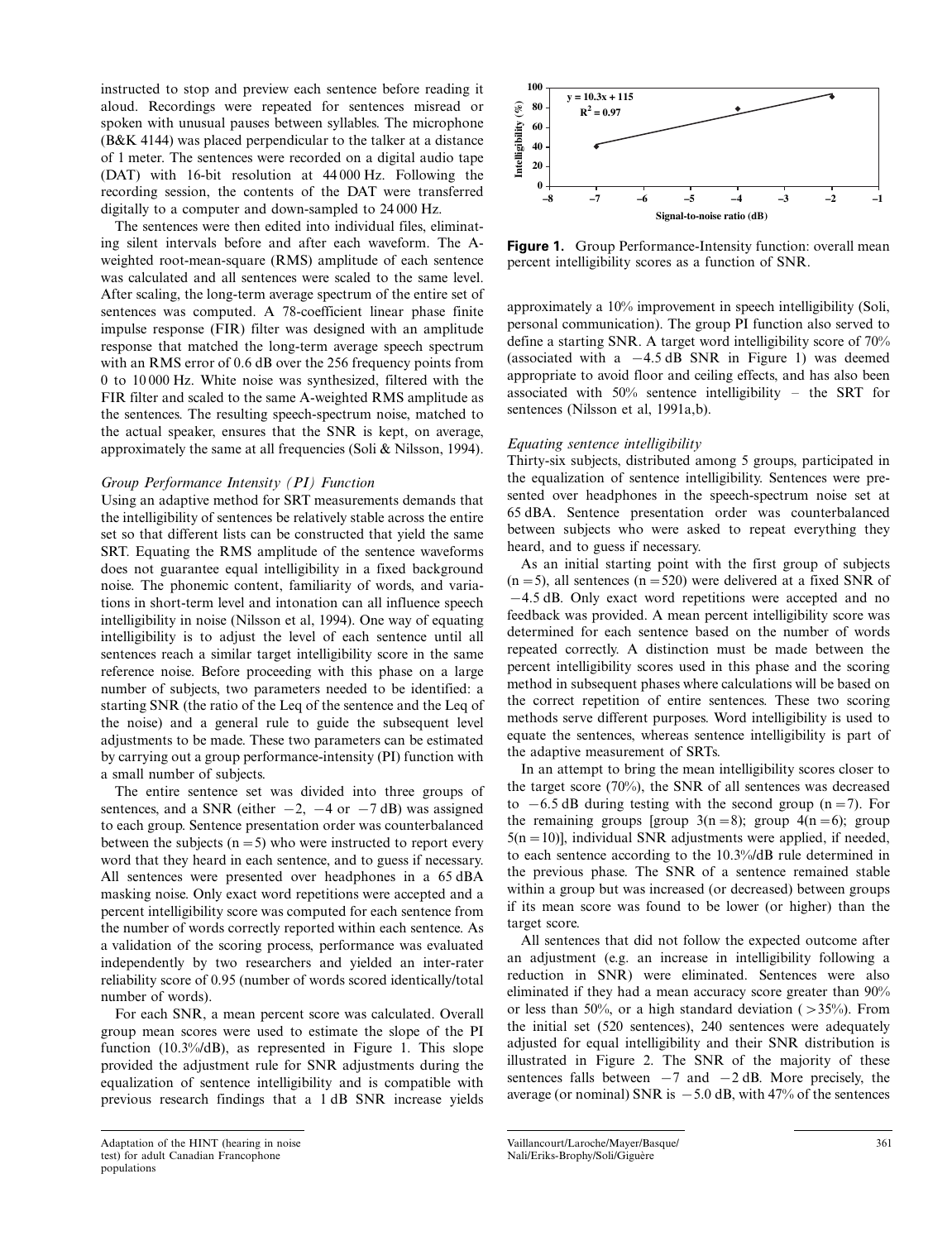

Figure 2. Signal-to-noise ratio distribution of the 240 sentences equalized for intelligibility ( $\sim$ 70% word intelligibility)

falling within  $\pm 1$  dB of the average. These results are comparable to the English HINT, where 51% of sentences fell within  $\pm$ 1 dB of the average (Nilsson et al, 1994).

#### Creation of 10-sentence lists

Ideally, each list should yield the same SRT. List equivalency depends on equal sentence intelligibility and phonemic equivalency, and is essential to make comparisons between SRTs measured with various lists. To generate phonemically balanced lists, sentences were first transcribed in the International Phonetic Alphabet, using the Nouveau Petit Robert dictionary (Robert, 1995) as a guide. The transcriptions of 60 randomly chosen sentences were compared to those of two individuals not involved in the study and an inter-rater reliability score of 0.90 (number of sentences transcribed identically/total number of sentences) was achieved. Based on these transcriptions, the distribution of the various phonemes that make up the entire set of sentences was determined and is found in Table 1.

This phonemic distribution served to determine how many times each phoneme should theoretically occur within each list to generate balanced lists. 24 lists of 10 sentences with a phonemic distribution similar to that of the entire sentence set were created by trial and error. The difference between the target (predicted by the global distribution) and the actual count of each phoneme inside a list was then calculated and the distribution of differences is illustrated in Figure 3. Across the lists, a difference of  $\pm 1$  phoneme was obtained in 75% of the phoneme counts, a finding that is again comparable to, and indeed better, than results obtained during the development of the English HINT, where a difference of  $\pm 1$  phoneme was found in 58% of the counts.

#### Determining acceptable substitutions

After the lists were compiled, scoring criteria were relaxed to include substitutions for non-keywords in each sentence. Substitutions that sounded the same with minimal effect on meaning were accepted as correct repetitions. To determine which substitutions would be deemed acceptable, a review of the English HINT material was undertaken, followed by a discussion among researchers regarding the substitutions most frequently made during previous testing trials. Acceptable substitutions, mostly consisting of pronoun gender variations (e.g. il/elle) and article variations (e.g. ma/ta/sa/la), were then

Table 1. Percent frequency of occurrence of the various consonants (20) and vowels (16) found in the French version of the HINT

|                         | <i>CONSONANTS</i>                  | <i>VOWELS</i>         |                                   |  |  |
|-------------------------|------------------------------------|-----------------------|-----------------------------------|--|--|
| Phoneme                 | Frequency of<br>occurrence $(\% )$ | Phoneme               | Frequency of<br>occurrence $(\%)$ |  |  |
| p                       | 2.9%                               | $\tilde{\varepsilon}$ | 1.1%                              |  |  |
| $\mathbf{t}$            | 4.5%                               | ã                     | 2.9%                              |  |  |
| k                       | 2.6%                               | $\tilde{c}$           | 3.0%                              |  |  |
| b                       | 2.3%                               | œ                     | 0.4%                              |  |  |
| d                       | 3.5%                               | $\Theta$              | 3.3%                              |  |  |
| g                       | 0.9%                               | ε                     | 8.3%                              |  |  |
| m                       | 2.9%                               | a                     | 7.1%                              |  |  |
| n                       | 2.1%                               | i                     | 4.3%                              |  |  |
| ŋ                       | 0.1%                               | C                     | 1.9%                              |  |  |
|                         | $5.0\%$                            | u                     | 2.2%                              |  |  |
| s<br>∫f                 | 1.7%                               | Ø                     | 0.4%                              |  |  |
|                         | 1.9%                               | œ                     | 0.5%                              |  |  |
| Z                       | 1.4%                               | a                     | 1.5%                              |  |  |
| 3                       | 2.4%                               | e                     | 2.2%                              |  |  |
| $\overline{\mathbf{V}}$ | 2.1%                               | $\mathbf{o}$          | 1.6%                              |  |  |
| $\mathbf{r}$            | 7.5%                               | y                     | 2.3%                              |  |  |
| 1                       | 10.7%                              |                       |                                   |  |  |
| j                       | 1.9%                               |                       |                                   |  |  |
| W                       | 1.0%                               |                       |                                   |  |  |
| Ч                       | 0.2%                               |                       |                                   |  |  |

incorporated in the written scoring form of the speech material, as found within parentheses in Appendix A.

#### Verifying list equivalency

Before the lists could finally be considered ready for SRT measurements and normative studies, their equivalency had to be verified. The underlying principle of this verification is that equivalent lists should all yield similar SRTs. All 24 lists were presented under headphones to a group of subjects using the HINT for Windows software and an adaptive method to determine list-specific SRTs in a simulated 65 dBA noise front condition. Pre-processing of the signals with generic KEMAR HRTFs allows simulating the effects of azimuth on the speech and noise stimuli reaching both ears (Burkhard & Sachs, 1975).



Figure 3. Distribution of the differences between the target and obtained phonemic count for the 36 French phonemes that make up the 240 sentences of the French HINT.

<sup>362</sup> International Journal of Audiology, Volume 44 Number 6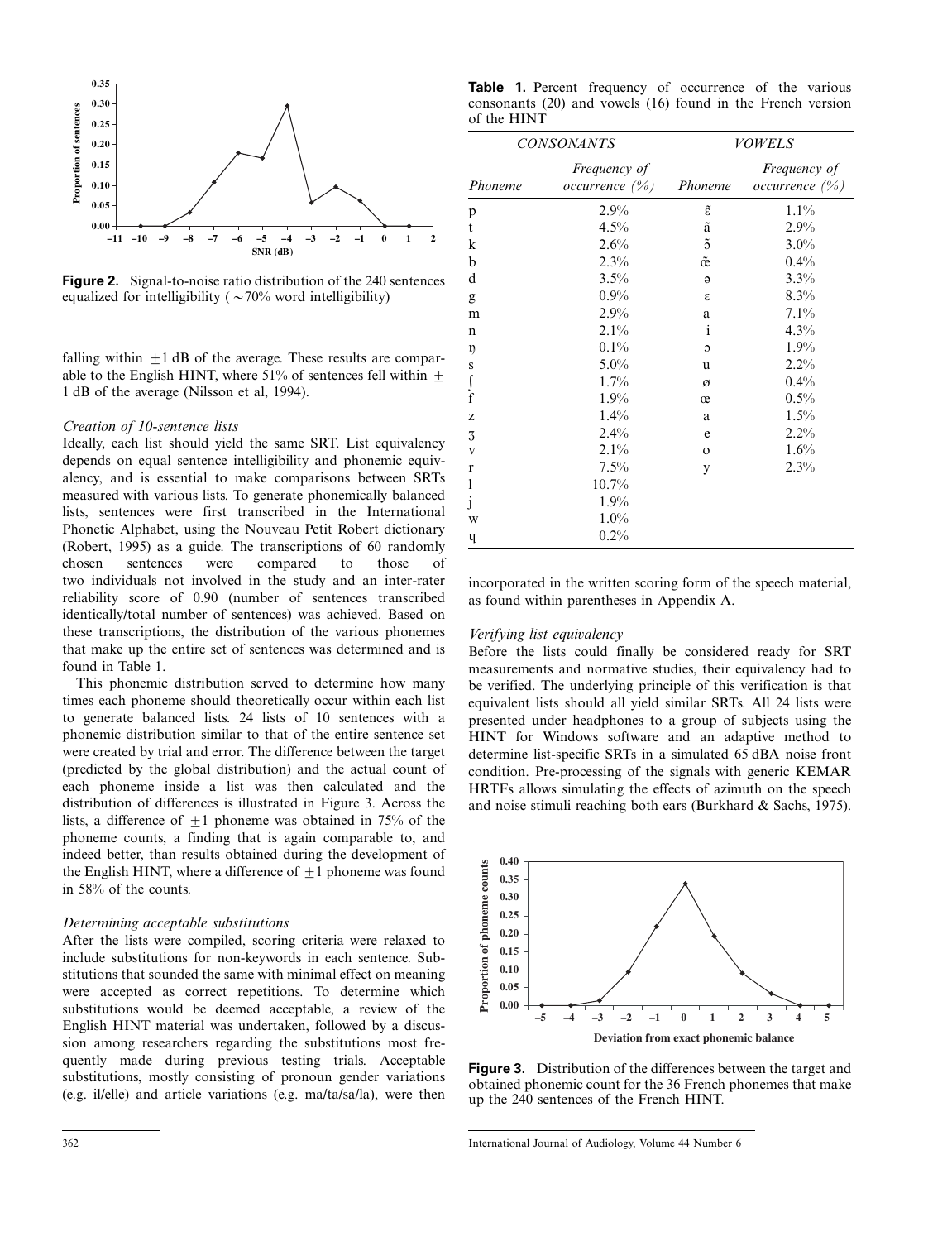Nine native French speakers were instructed to report every word that they heard in each sentence. Based on correct sentence repetition, rather than word repetition, list-specific SRTs were computed for each subject. A mean list SRT across all subjects and an overall mean SRT across all lists and subjects were computed. The overall mean  $(-3.3 \text{ dB}; \text{s.d.} = 0.5 \text{ dB})$  is similar to results obtained with the English HINT (mean  $= -2.9$  dB; s.d.  $= 0.8$  dB; Nilsson et al, 1994). List-specific SRTs can be expressed in terms of a deviation score from the overall mean, as illustrated in Figure 4. As shown, all list SRTs fall within  $\pm 1$  dB of the overall mean. An analysis of variance found no significant effect of list  $[F(23,192) = 0.96, p = 0.52]$ , indicating that results obtained with one list are comparable to those obtained with other lists.

#### Generating 20-sentence lists

Plomp & Mimpen (1979) and Nilsson et al. (1994) have demonstrated that statistical power (sensitivity of SRT measurement) and measurement error (reliability) improve with the number of sentences per list. More specifically, Nilsson et al. (1994) found that 20-sentence lists are needed to reliably measure SRT differences of  $1.5-2.0$  dB. Although longer lists require additional time to administer, the prudent choice for the French HINT was to use 20-sentence lists.

To obtain the most equivalent set of 20-sentence lists, the 10-sentence lists were paired using the deviation scores depicted in Figure 4 in the following manner: the list with the biggest negative deviation score was paired with the list associated with the largest positive deviation score, and so forth for other lists. List standard deviation scores were also taken into consideration to ensure that lists with high standard deviations were not consistently matched together. The resulting 20-sentence lists are found in Appendix A.

#### Establishment of headphone norms

Lists of 20 sentences were presented to 36 subjects under headphones to simulate 4 free-field conditions using the KEMAR HRTFs: 1) quiet (speech at  $0^{\circ}$  azimuth); 2) noise front-NF (speech and noise at  $0^{\circ}$  azimuth); 3) noise right-NR (speech at  $0^{\circ}$  azimuth and noise at  $90^{\circ}$ ); and 4) noise left-NL (speech at  $0^{\circ}$  azimuth and noise at 270 $^{\circ}$ ). The speech-spectrum noise was fixed at 65 dBA, while sentence levels were adaptively



**Figure 4.** Deviation of individual mean list SRTs (open circles) from the overall mean SRT  $(-3.25 \text{ dB})$  across all lists and participants. Error bars depict  $\pm 1$  standard deviation.

adjusted for SRT measurement according to the standard procedure (4 dB steps, then  $2$  dB steps for sentences  $5-21$ ). The HINT software randomly chose lists and testing always began with the quiet condition. Presentation order for the remaining conditions was counterbalanced between subjects. Two SRTs were measured in each condition to determine if there were practice effects and to measure test-retest reliability.

Overall mean SRTs and standard deviations across all subjects and lists are found in Table 2. Scores are expressed as the speech level at threshold (in audible noise the SNR rather than the speech level determines threshold). Threshold is defined as 50% sentence recognition. As shown in Table 2, variability was greater for the quiet condition, a result also noted with the English HINT. Nilsson et al. (1994) attributed this variability to differences in hearing sensitivity among subjects. Indeed, some subjects had hearing thresholds at the screening limit (15 dB HL) while others exhibited thresholds between  $-10$  and 0 dBHL, differences that would not affect SRT measures in noise since these are performed at suprathreshold levels.

A repeated-measures ANOVA of noise conditions, with factors of conditions and test number, was performed to determine if there were any significant differences between the mean SRTs and if testing repetition influenced performance. A significant effect of noise condition was revealed  $[F(2,70) =$ 1983.6,  $p < 0.001$ ]. In other words, the position of the noise source with reference to the speech source had a significant effect on SRTs, a finding consistent with other studies (Soli & Nilsson, 1994; Lamothe & al, 2002). No effect of trial was found  $[F(1,70) = 2.5, p = 0.1]$ . By means of a t-test for paired comparisons and a Bonferroni adjustment for multiple comparisons (Duncan, Knapp & Miller, 1983), post-hoc analyses were performed on the following pairs:  $NF-NR$ ,  $NF-NL$  and  $NR$ —NL. In accordance with the English HINT normative data (Soli & Nilsson, 1994), a significant difference was revealed between the NF and the 2 noise side conditions, but not between the noise side conditions.

A paired t-test comparison for the quiet condition, revealed that the mean SRT was significantly higher in the first trial  $(t = 4.8, p < 0.001)$ , suggesting the presence of a learning effect. Given this difference between repetitions, the mean SRT for the second trial was used in the specification of norms for young French Canadian adults with normal hearing. Clinically, this requires the administration of a practice list to minimize the learning effect in quiet.

|  |  |  | <b>Table 2.</b> Mean SRTs and standard deviations for 2 separate |  |  |
|--|--|--|------------------------------------------------------------------|--|--|
|  |  |  | testing trials with 36 adult native French speakers              |  |  |

| Listening<br>condition     | Trial          | Mean<br>$\{dB(A)$ or<br>$S/N$ ratio $\S$ | <b>Standard</b><br>deviation<br>(dB) |
|----------------------------|----------------|------------------------------------------|--------------------------------------|
| Ouiet                      |                | 18.4                                     | 4.1                                  |
|                            | $\mathcal{L}$  | 16.4                                     | 3.8                                  |
| Noise front $(0^{\circ})$  |                | $-3.0$                                   | 1.1                                  |
|                            | $\mathfrak{D}$ | $-3.5$                                   | 1.1                                  |
| Noise right $(90^{\circ})$ |                | $-11.5$                                  | 1.2                                  |
|                            | $\mathfrak{D}$ | $-11.5$                                  | 1.4                                  |
| Noise left $(270^{\circ})$ |                | $-11.3$                                  | 1.4                                  |
|                            | っ              | $-11.5$                                  |                                      |

Vaillancourt/Laroche/Mayer/Basque/ Nali/Eriks-Brophy/Soli/Giguère

Adaptation of the HINT (hearing in noise test) for adult Canadian Francophone populations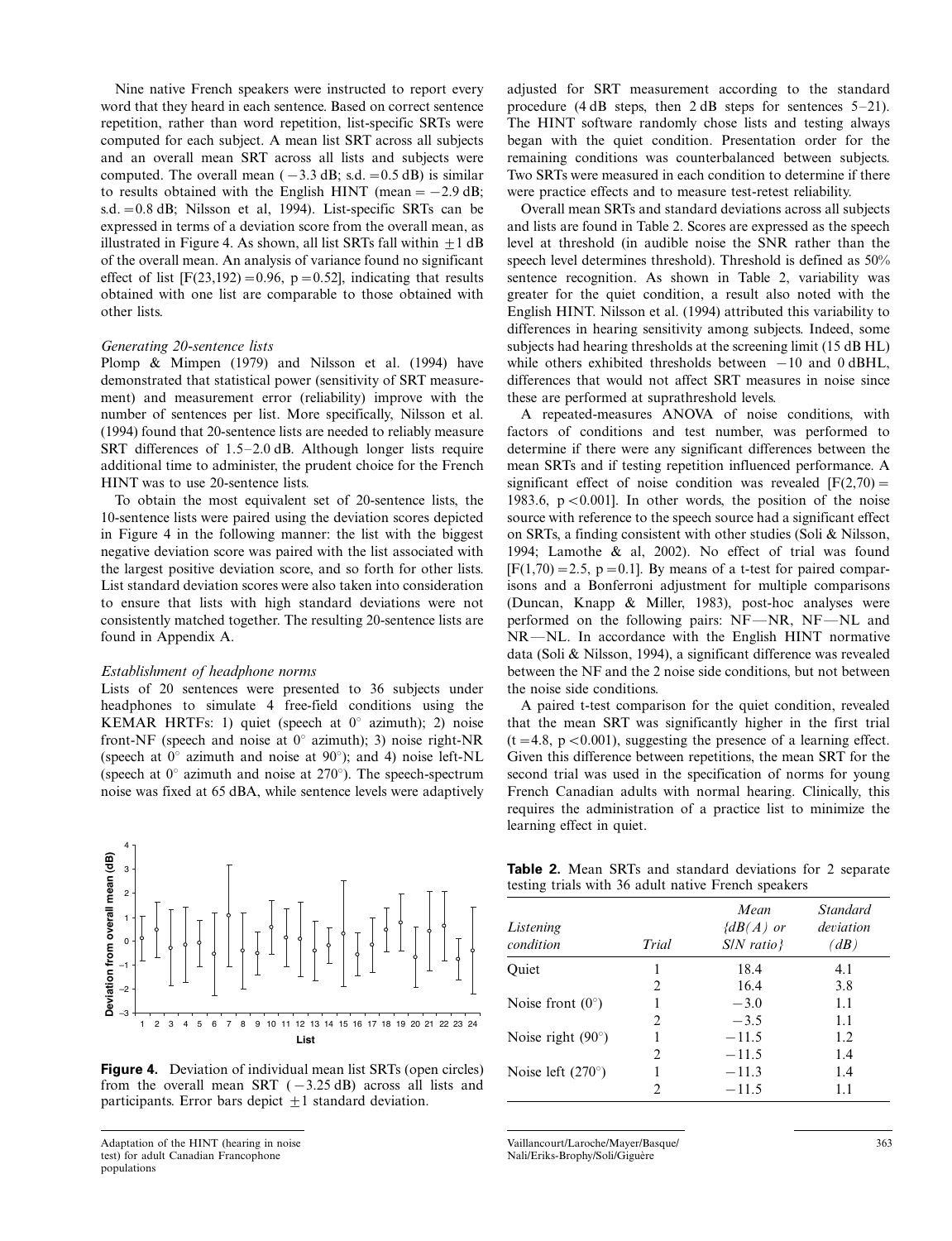The norms in Table 3 were established by adding two standard deviations to mean SRTs in order to cover 95% of the normalhearing population. The norm for the HINT composite score  $[(2 \times NF + NR + NL)/4]$ , a score often used as a single descriptor of noise conditions, is also reported in Table 3 (mean  $= -7.2$ ; s.d.  $= 0.8$ ).

#### Reliability of SRT measures (measurement error)

The reliability of SRT thresholds with the French HINT can be calculated as the within-subjects standard deviation of repeated measurements,  $\sigma_w$ , as follows:

$$
\sigma_{\omega} = \sqrt{\frac{\sum_{i=1}^{n} \sum_{j=1}^{k} (x_{i,j} - \mu_i)^2}{n(k-1)}}
$$

where  $x_{i,j}$  is the  $j^{th}$  threshold of the  $i^{th}$  subject,  $\mu_i$  is the mean of the thresholds provided by the  $i^{th}$  subject, k is the number >of trials ( $k = 2$  in this study for test and retest), and n is the number of subjects. This measure is consistent with that used by Plomp & Mimpen (1979) for the total measurement error.

A within-subjects standard deviation  $\sigma_w$  of 2.2 and 1.1 dB is obtained in this study for the quiet and noise conditions (NF, NR or NL), respectively, and 0.6 dB for the composite score. As expected, the composite score is a more reliable measure since it is based on three independent SRT measures. The standard deviation associated with the noise conditions is only slightly higher than that obtained by Plomp & Mimpen (0.9 dB), whereas the quiet measurement error is substantially greater for the French material than their Dutch material (1.1 dB).

The within-subject standard deviation  $\sigma_w$  includes two sources of errors: (1) a constant error due to systematic biases like practice effects between test and retest, and (2) a variable error due to random effects such as list choice, guessing, etc. The first can be estimated as the average difference in test-retest scores among subjects, while the second can be estimated by removing the systematic error from the total error. Variable errors of 1.0, 1.1 and 0.6 dB can be estimated in this manner for the quiet condition, the noise conditions and the composite score, respectively. This method of reporting measurement error is consistent with Nilsson et al. (1994), who found variable errors of 1.0 dB for the quiet condition and 0.8 dB for the noise conditions when using 20 sentences. In the case of noise conditions and composite scores, variable and total errors are identical in the present study and reflect the fact that no significant difference was found for SRTs measured in the various noise conditions during repeated measures. In quiet, the variable error (1.0 dB) is significantly lower than the total

error (2.2 dB), due to a systematic difference between the two repetitions (Table 2).

The measurement errors associated with the HINT provide very valuable information to interpret single and repeated SRT measurements. There is a probability of 0.95 that a single measured threshold will fall within 1.96  $\sigma_w$  of the "true" threshold. Likewise, SRTs that differ by more than 1.96  $\sigma_w$ can be considered to differ significantly ( $p < 0.05$ ).

#### Discussion

#### Important considerations for the French HINT

This paper described the development of a French HINT directly applicable and validated for French Canadians. Before measuring SRTs with French listeners from other countries, native speakers should validate the material since variations in the form, content and use of French in other dialects could influence the perceived naturalness of sentences. Should the sentences be judged natural, accent differences between Canadian and other types of French could still preclude using the existing recordings. In that case, sentences would need to be recorded by a native speaker of the target country or dialect and the various steps in the development of the HINT would need to be reiterated.

The HINT's value is not limited to adult populations. A children's version, the HINT-C (Nilsson  $\&$  al, 1996) is also available in English and is currently under development in French. Other future research activities should include the comparison of performance on the HINT for French unilingual and bilingual individuals. Lamothe et al (2002) found no significant difference between their unilingual and bilingual subjects on the English HINT, provided English was learned before the age of 10. When this occurs, the same reference norms can be used with both populations.

The normative study revealed a statistically significant difference between testing trials for the quiet condition, suggesting a possible practice effect. Interestingly, this finding was not observed in the Lamothe et al. (2002) study on the standardization of the English HINT with bilingual and unilingual individuals. It is nonetheless highly recommended that a HINT testing session be preceded by a practice list to minimise the possible influence of learning. Two practice lists, found in Appendix B, have been created based on sentences excluded during previous phases of this project.

#### Use of the HINT

The HINT can be administered under headphones or in a soundfield protocol. In most cases, headphone testing is

Table 3. French HINT headphone norms established with 36 adult French speakers, and limits for 95% confidence interval

| Condition       | Mean<br>${dB(A) \text{ or } S/N \text{ ratio}}$ | Lower limit<br>(2.5 <sup>th</sup> centile) | Upper limit<br>(97.5 <sup>th</sup> centile) |
|-----------------|-------------------------------------------------|--------------------------------------------|---------------------------------------------|
| Quiet*          | 16.4                                            | 8.8                                        | 24.1                                        |
| Noise front     | $-3.0$                                          | $-5.2$                                     | $-0.8$                                      |
| Noise side      | $-11.4$                                         | $-14.0$                                    | $-8.8$                                      |
| Composite score | $-7.2$                                          | $-8.8$                                     | $-5.6$                                      |

\*Applicable after one practice list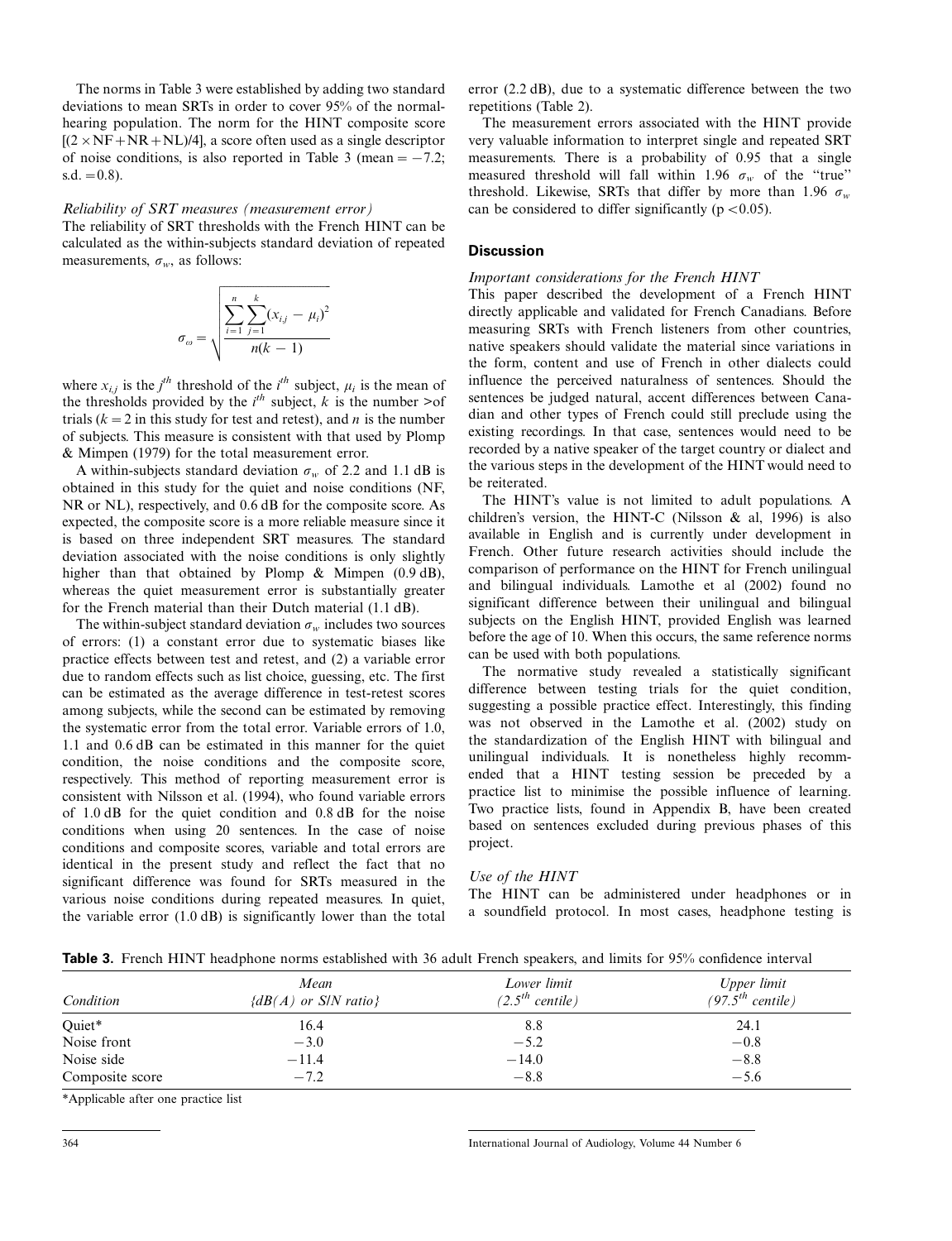more reliable and easier to administer than soundfield testing, and norms are applicable to all test sites. However, soundfield protocols may be a better choice for certain applications, especially with hearing aid users, but site-specific norms need to be established for each test site. Indeed, the sound pressure level of the signals reaching both ears can differ significantly due to differences in sound wave reflections that are dependent on the configuration of the testing chamber (reverberation time, reflections, objects acting as obstacles to sound propagation, etc.). For example, Lamothe et al. (2002) showed a significant difference between SRTs for the noise right and noise left conditions, a difference that can be explained by the influence of room acoustics in soundfield testing.

The importance of the HINT has been demonstrated through many clinical and research applications, and is being developed in many languages. One advantage of such a multilingual system is the rapid dissemination of research findings and the possibility of cross-language studies (Laroche et al, 2003). The speech material developed for purposes of the HINT can also serve as a large set of phonemically balanced sentence lists (Beukelman et al, 2002; Hustad & Cahill, 2003).

#### Acknowledgements

We wish to thank professor Mylène Dault for the statistical analyses. Special thanks go to the Barbershoppers of Ontario for their financial support. We would also like to express our strong gratitude towards Andy Vermiglio, Dan Freed, and the entire team from the House Ear Institute. This project would not have been possible was it not for their innovative ideas, expertise and support. We would like to place a particular emphasis on Maico Diagnostics' generosity. Their financial support was greatly appreciated. The authors would also like to thank Quentin Summerfield and Stuart Rosen for their useful and much appreciated review and comments on earlier versions of this manuscript. Finally, let us not forget to thank all the subjects for their contribution to the growth of knowledge in the field of audiology.

Summaries or portions of this article were presented at: 1) the American Academy of Audiology 14<sup>th</sup> Annual Convention, April 16<sup>th</sup> 2002, Pennsylvania Convention Center, Philadelphia, Pennsylvania; 2) the 12<sup>th</sup> 'congrès de l'ordre des orthophonistes et audiologistes du Québec', January 22-24, Québec, Québec; and 3) the CASLPA Conference 2004, May  $5-8$ , Ottawa, Ontario.

#### **References**

- Bench, J., Kowal, A. & Bamford, J. 1979. The BKB (Bamford-Kowal-Bench) sentence lists for partially-hearing children. Br J Audiol, 13,  $108 - 112.$
- Beukelman, D.R., Fager, S., Ullman, C., Hanson, E. & Logemann, J. 2002. The impact of speech supplementation and clear speech on the intelligibility and speaking rate of people with traumatic brain injury. J Med Speech Lang Pathol,  $10$ ,  $237-242$ .
- Bilger, R.C., Nuentzeq, J.M., Rabinowitz, W.M. & Rzeczkowski, C. 1984. Standardization of a test of speech perception in noise. J Speech Hear Res,  $27, 32-48.$
- Bronkhorst, A.W. & Plomp, R. 1988. The effect of head-induced interaural time and level differences on speech intelligibility in noise. J Acoust Soc Am, 83, 1508-1516.

Adaptation of the HINT (hearing in noise test) for adult Canadian Francophone populations

- Burkhard, M.D. & Sachs, R.M. 1975. Anthropometric manikin for acoustic research. J Acoust Soc Am, 58, 214-222.
- Cox, R.M., Alexander, G.C. & Gilmore, C. 1987. Development of the connected speech test (CST). Ear Hear, 8, 119-126.
- Cox, R.M., Gray, G.A. & Alexander, G.C. 2001. Evaluation of a revised speech in noise (RSIN) test.  $J$  Am Acad Audiol, 12, 423-432.
- Cowan, R.S., Brown, C., Whitford, L.A., Galvin, K.L., Sarant, J.Z., et al. 1995. Speech perception in children using the advanced speak speech-processing strategy. Ann Otol Rhinol Laryngol Suppl, 166,  $318 - 321.$
- Dorman, M.F., Loizou, P.C. & Fitzke, J. 1998. The identification of speech in noise by cochlear implant patients and normal-hearing listeners using 6-channel signal processors. Ear Hear, 19, 481-484.
- Duncan, R.C., Knapp, R.G. & Miller, M.C. 1983. Introductory Biostatistics for the Health Sciences. Second Edition. New York, NY: John Willey & Sons.
- Dubno, J.R., Dirks, D.D. & Morgan, D.E. 1984. Effects of age and mild hearing loss on speech recognition in noise. J Acoust Soc Am, 76,  $87 - 96$
- Gatehouse, S. & Noble, W. 2004. The speech, spatial and qualities of hearing scale (SSO). *Int J Audiol*,  $43, 85-99$ .
- Gelfand, S.A., Ross, L. & Miller, S. 1988. Sentence reception in noise from one versus two sources: Effects of aging and hearing loss. J Acoust Soc Am, 83, 248-256.
- Hanks, W.D. & Johnson, G.D. 1998. HINT list equivalency using older listeners. J Speech Lang Hear Res, 41, 1335 $-1340$ .
- Hall, J.W. & Mueller, G.H. 1997. Audiologist Desk Reference Volume 1. Diagnostic Audiology Principles, Procedures and Practices. San Diego, CA: Singular Publishing Group Inc.
- Hagerman, D. 1982. Sentences for testing speech intelligibility in noise. Scand Audiol, 11, 79-87.
- Hagerman, D. 1984. Clinical measurements of speech reception thresholds in noise. Scand Audiol, 13, 57-63.
- Hirsh, I.J., Davis, H., Silverman., S.R., Reynolds, E.G. & Eldert, E. 1952. Development of materials for speech audiometry. J Speech Hear  $Disord, 17, 321 - 337.$
- Hustad, K.C. & Cahill, M.A. 2003. Effects of presentation mode and repeated familiarization on intelligibility of dysarthric speech. Am  $J$ Speech Lang Pathol,  $12, 198 - 208$ .
- Kalikow, D.N., Stevens, K.N. & Elliot, L.L. 1977. Development of a test of speech intelligibility in noise using sentence materials with controlled word predictability. J Acoust Soc Am, 61, 1337-1351.
- Killion, M. & Niquette, P.A. 2000. What can the pure-tone audiogram tell us about a patient's SNR loss? Hearing Journal, 53,  $46-53$ .
- Lamothe, J., Gascon, C., Larivière, M., Handfield, M-F. & Laroche, C. 2002. Normalisation du hearing in noise test (HINT) auprès d'une population francophone bilingue et d'une population anglophone.  $\overline{Re}$ vue d'orthophonie et d'audiologie, 26, 81-89.
- Laroche, C., Soli, S.D., Giguère, C., Lagacé, J., Vaillancourt, V., et al. 2003. An approach to the development of hearing standards for hearing-critical jobs. Noise & Health, 6,  $17-37$ .
- Laurence, R.F., Moore, B.C.J. & Glasberg, B.R. 1983. A comparison of behind-the-ear high-fidelity linear hearing aids and two-channel compression aids, in the laboratory and in everyday life. Br J Audiol,  $17, \overline{31} - 48.$
- Leduc, R. 1997. Pour la réussite du dépistage précoce et continue. Vanier, ON: Centre franco-ontarien de ressources pédagogiques.
- Levitt, H. 1978. Adaptive testing in audiology. Scand Audiol Suppl, 6,  $241 - 291$
- MacLoed, A. & Summerfield, Q. 1987. Quantifying the contribution of vision to speech perception in noise. Br J Audiol, 21, 131-141.
- MacLoed, A. & Summerfield, Q. 1990. A procedure for measuring auditory and audio-visual speech-reception thresholds for sentences in noise: rationale, evaluation, and recommendations for use. Br J Audiol, 24, 29-43.
- Mueller, G.H. 2001. Speech audiometry and hearing aid fittings: going steady or casual acquaintances? Hearing Journal,  $54(10)$ ,  $19-29$ .
- Nilsson, M.J., Sullivan, J., & Soli, S.D. 1991a. Validation of a speech intelligibility test using SRT for hearing aid research. J Acoust Soc Am, 89, 1960 (A).
- Nilsson, M.J., Sullivan, J. & Soli, S.D. 1991b. Measurement and prediction of hearing handicap using an additive noise model. J  $A$ coust Soc Am, 90, 326(A).

Vaillancourt/Laroche/Mayer/Basque/ Nali/Eriks-Brophy/Soli/Gigue`re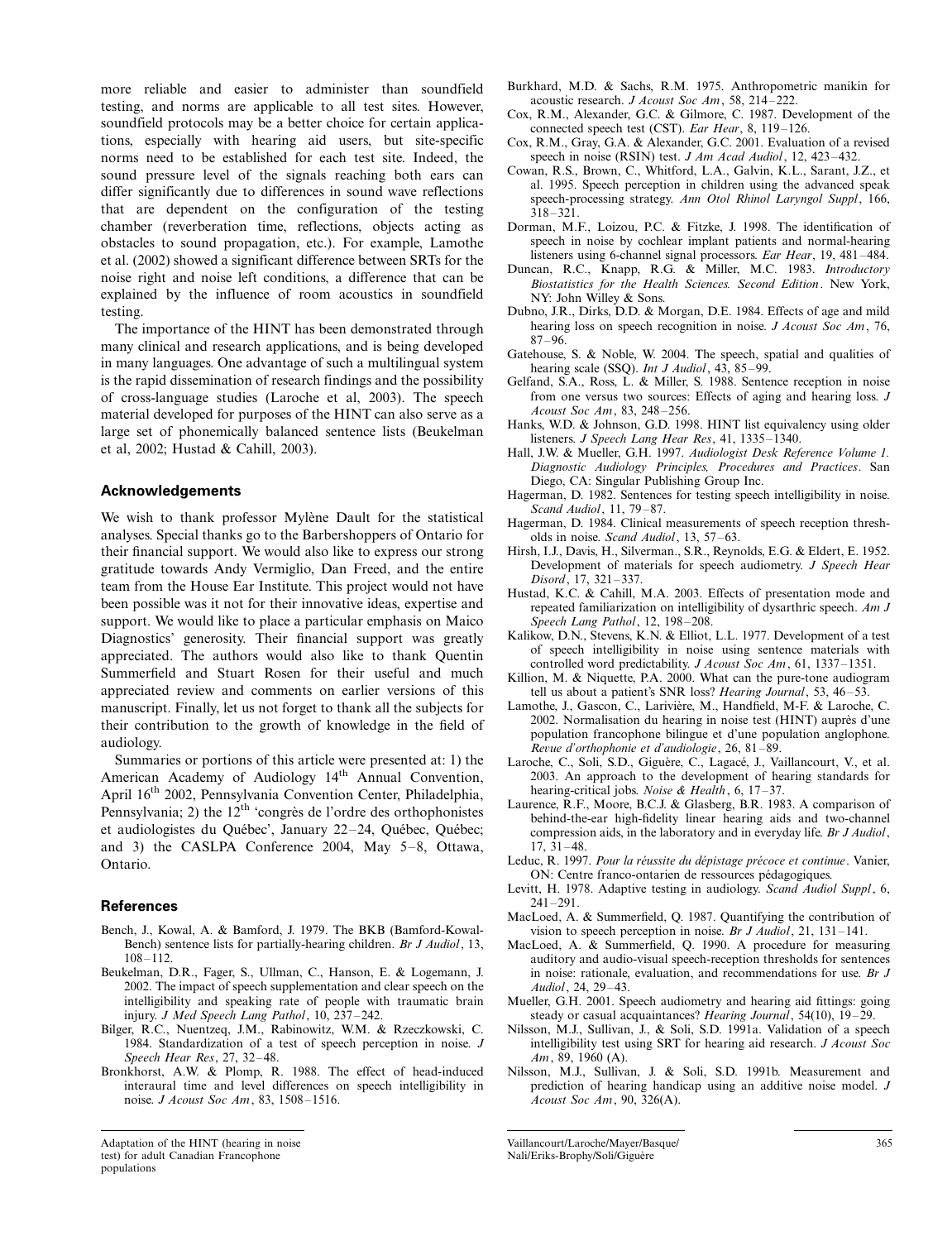- Nilsson, M.J., Soli, S.D., & Gelnett, D. 1996. Development of the hearing in noise test for children (HINT-C). House Ear Institute, April,  $1-9$ .
- Nilsson, M., Soli, S.D. & Sullivan, J.A. 1994. Development of the hearing in noise test for the measurement of speech reception thresholds in quiet and in noise.  $J$  Acoust Soc Am, 95, 1085-99.
- Plomp, R. 1977. Acoustical aspects of cocktail parties. Acustica, 38,  $186 - 191$ .
- Plomp, R. & Mimpen, A.M. 1979. Improving the reliability of testing the speech reception threshold for sentences. Audiology,  $18, 43-52$ .
- Preves, D.A., Sammeth, C.A. & Wynne, M.K. 1999. Field trial evaluations of a switched directional/omnidirectional in-the-ear hearing instrument.  $J \, Am \, Acad \, Audio1$ , 105, 273-84.
- Ricketts, T. & Dhar, S. 1999. Comparison of performance across three directional hearing aids.  $JAm Acad Audio$ , 10, 180-189.
- Ricketts, T. & Henry, P. 2002. Evaluation of an adaptive, directionalmicrophone hearing aid. *Int J Audiol*, 41,  $100-112$ .

## Appendix A

#### List 1

- 1. (Le/Ce) clown est vraiment drôle.
- 2. (Le/Ce/Les) coq réveille (le/ce) village.
- 3. (Le/Ce) marchand vend (des/les) bonbons.
- 4. (Le/Ce/Les) chien dormait dehors.
- 5. (Son/Ton/Mon) veston est troué.
- 6. (Les/Ces) grenouilles sont vertes.
- 7. (Il/Elle) vit dans la jungle.
- 8. (Il/Elle) doit prendre (ses/des/les) vitamines.
- 9. (Les/Des/Mes/Tes/Ces/Ses) enfants courent dehors.
- 10. (Le/Ce) camion est rouge.
- 11. (La/Ma/Ta/Sa) fille lave ses mains.
- 12. (Les/Ces) grenouilles plongent dans l'eau.
- 13. La salle était vide.
- 14. (Ce/Le/Ces) garçon pédale très vite.
- 15. L'arbre est bien décoré.
- 16. (Il/Elle) mange avec une fourchette.
- 17. L'oiseau est sur une branche.
- 18. Tous les chats sont gris.
- 19. (Elle/Il) va perdre (son/ton/mon) temps.
- 20. (Le/Ce) sac est plein de billes.

#### List 2

- 1. (Elle/II) a compté jusqu'à dix.
- 2. (Il/Elle) loue un film d'horreur.
- 3. (La/Ma/Ta/Sa) fenêtre est ouverte.
- 4. Tout (le/ce) monde est en classe.
- 5. L'éléphant a une longue trompe.
- 6. (Le/Ce/Les) serveur apporte (la/ma/ta) crème.
- 7. (La/Sa/Ta/Ma) soupe était délicieuse.
- 8. (Mes/Les/Tes/Ces/Ses) frères jouent au base-ball.
- 9. (Ils/Elles) vont à la plage.
- 10. (Il/Elle) nage dans la rivière.
- 11. J'aime (les/des) couchers de soleil.
- 12. Maman épluche une orange.
- 13. Papa tirait (le/ce/les) chariot.
- 14. (Les/Mes/Tes/Ses/Ces/Des) enfants jouent dans (le/ce) sable.
- Robert, P. 1995. Le nouveau Petit Robert: dictionnaire alphabétique et analogique de la langue francaise. Paris: Le Robert.
- Saunders, G.H. & Cienkowski, K.M. 1997. Acclimatization to hearing aids. Ear Hear, 18, 129-139.
- Soli, S.D. & Nilsson, M. 1994. Assessment of communication handicap with the HINT. Hearing Instruments,  $45$ ,  $12-16$ .
- Valente, M., Fabry, D.A. & Potts, L.G. 1995. Recognition of speech in noise with hearing aids using dual microphones. J Am Acad Audiol,  $6,440 - 449$
- Valente, M., Fabry, D.A., Potts, L.G. & Sandlin, R.E. 1998. Comparing the performance of the Widex SENSO digital hearing aid with analog hearing aids.  $JAm Acad Audiol$ , 9, 342-360.
- Valente, M., Schuchman, G., Potts, L.G. & Beck, L.B. 2000. Performance of dual-microphone in-the-ear hearing aids. J Am Acad Audiol, 11,  $181 - 189$
- Weinstein, B.E. 1994. Hearing loss in the elderly: a new look at an old problem. In J. Katz (ed.), Handbook of Clinical Audiology. Fourth Eition. Philadelphia: Lippincott, Williams & Wilkins, pp. 597-604.
- 15. (Ce/Le) casse-tête est difficile.
- 16. (Il/Elle) (s'est perdu/est perdu) dans (la/ma/ta/sa) ville.
- 17. (Elle/II) écoute (la/ma/ta/sa) radio.
- 18. (Elle/II) était très (patiente/patient).
- 19. (Son/Mon/Ton) sac était très lourd.
- 20. (Il/Elle) m'a lancé (la/sa/ta/ma) balle.

#### List 3

- 1. L'écureuil grimpe dans l'arbre.
- 2. (Ce/Le/Ces) musicien joue du piano.
- 3. La marmotte creuse un trou.
- 4. (Elle/II) achète (des/ces/les) légumes frais.
- 5. L'homme est très poli.
- 6. (Cette/Ces/Sa) femme joue du piano.
- 7. (Ses/Mes/Tes) cheveux sont blonds.
- 8. (Son/Mon/Ton) cerf-volant est jaune.
- 9. (Le/Ce) mulot vit dans (les/ces/des) champs.
- 10. (Ils/Elles) étaient très malades.
- 11. (Le/Ce/Les) chien ramène (le/ce/les) jouet.
- 12. La souris mange du fromage.
- 13. (Elle/Il) boit du jus d'orange.
- 14. (Le/Ce/Les) petit garçon chante bien.
- 15. (Les/Ces/Ses/Mes/Tes/La) batteries ne fonctionnent plus.
- 16. (Il/Elle) mange de la crème glacée.
- 17. (Il/Elle) a caché (la/ma/ta/sa) plume.
- 18. (Elle/Il) lui tire les cheveux.
- 19. (Tu as/T'as) caché (mon/ton/son) jouet.
- 20. (La/Ma/Ta/Sa) mère berce (son/ton/mon) enfant.

#### List 4

- 1. (Elle/Il) prend un bain chaud.
- 2. Cette église est très vieille.
- 3. (Les/Le/Ces/Des) dragons crachent du feu.
- 4. (Ton/Mon/Son) jus est sur la table.
- 5. (Ils/Elles) prennent une marche.
- 6. (Elle/II) prend soin de  $(sa/ma/ta)$  mère.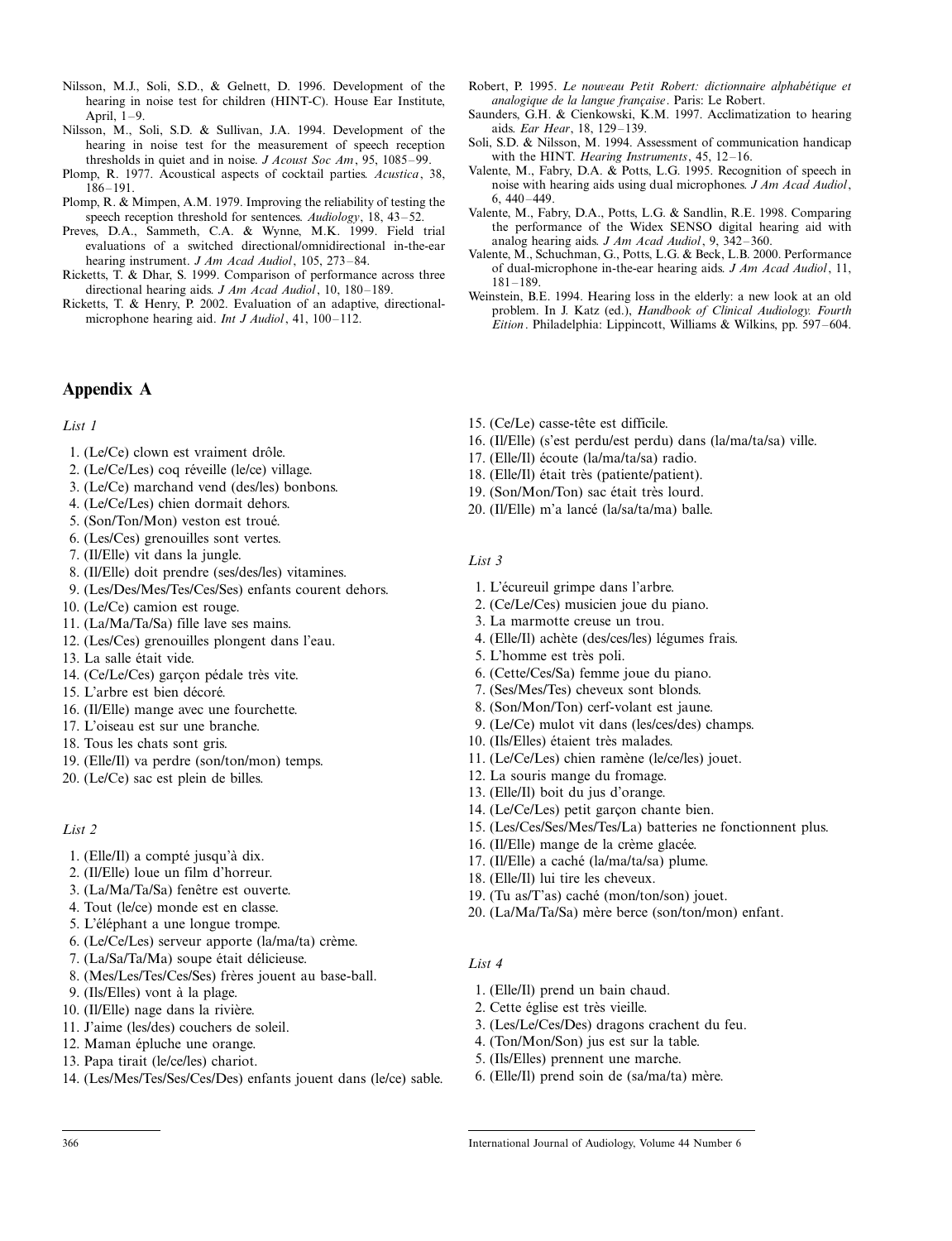- 7. (Ils/Elles) ont marché sur (le/ce) pont.
- 8. (Il/Elle) mange (sa/la/ma/ta) soupe.
- 9. La jeune fille se brosse les dents.
- 10. (Ils/Elles) ont cassé tous les oeufs.
- 11. Le vent fait bouger (les/des) feuilles.
- 12. (Elle/Il) saute sur (la/ma/ta/sa) trampoline.
- 13. (Ce/Le) bonbon est très sucré.
- 14. (Elle/II) joue avec (ma/ta/sa/la) poupée.
- 15. (Ils/Elles) vont jouer au parc.
- 16. L'oiseau s'envole du nid.
- 17. (Il/Elle) joue aux billes avec (moi/toi).
- 18. Cette histoire est triste.
- 19. (Elle/Il) (a fait/fait) fondre de la glace.
- 20. J'ai un livre à colorier.

#### List  $5$

- 1. (Il/Elle) n'aime pas (le/les/ce) brocoli.
- 2. (Ils/Elle) regardent (le/les/ce) spectacle.
- 3. (Les/Mes/Tes/Ces/Ses) roses blanches sont belles.
- 4. La souris est un rongeur.
- 5. (Les/Mes/Tes/Ses) vacances sont finies.
- 6. Maman ache`te du pain.
- 7. (Le/Ce/Les) veau grossit vite.
- 8. L'ours trouve du miel.
- 9. (Le/Ce) souper était chaud.
- 10. J'ai peur (des/du) crocodiles.
- 11. (Notre/Votre) fille se marie demain.
- 12. (Le/Ce/Les) chat regarde l'oiseau.
- 13. (Les/Ces) flocons de neige sont blancs.
- 14. (Elle/Il) a perdu (sa/ma/ta/la) valise.
- 15. (Elle/Il) (a fait/fait) (son/mon/ton) lit.
- 16. Il ne faut pas manger vite.
- 17. (Elle/Il) porte (des/mes/tes/ses/ces) boucles d'oreille.
- 18. (Le/ce/Les) groupe marchait vers (le/ce) parc.
- 19. (J'ai/Je) sali (ma/ta/sa/la) blouse.
- 20. (Ma/Ta/Sa) tante fait de la couture.

#### List 6

- 1. (Ils/Elles) ont compté un but.
- 2. (Son/Ton/Mon) oncle raconte une histoire.
- 3. (Elle/Il) met (ses/mes/tes/des) souliers.
- 4. (Ce/Le) livre est rempli d'images.
- 5. (Le/Ce) pot est brisé.
- 6. (Elle/Il) pointe du doigt.
- 7. (Les/Ses/Ces/Tes/Mes) choux poussent dans (le/ce) jardin.
- 8. Le ciel est nuageux.
- 9. (Ma/Sa/Ta/La) mère range (la/sa/ta/ma) vaisselle.
- 10. (La/Sa/Ta/Ma) petite fille cherche (sa/la/ma/ta) bague.
- 11. (Cette/ces) dame aime se faire bronzer.
- 12. (Le/Ce) voleur est dans la banque.
- 13. (Le/Ce/Les) lapin ronge une carotte.
- 14. (La/Ma/Ta/Sa/Les) vache mange du foin.
- 15. J'ai gagné (le/ce/les) concours.
- 16. (Il/Elle) aime (les/des) tranches de fromage.
- 17. La souris aime être propre.

Adaptation of the HINT (hearing in noise test) for adult Canadian Francophone

populations

18. (Cette/Ces) fournaise fonctionne au gaz.

- 19. Je suis tombé sur la glace.
- 20. (Il/Elle) est parti à la pêche.

#### List 7

- 1. (La/Ma/Ta/Sa) machine fait du bruit.
- 2. (Il/elle) est né à l'hôpital.
- 3. (Son/Ton/Mon) cousin est grand.
- 4. L'arbre a perdu (ses/des) feuilles.
- 5. L'(enseignante/enseignant) ramasse (les/des) tests.
- 6. (Tes/Les/Mes/Ces/Ses) lunettes sont rondes.
- 7. (La/Ma/Ta/Sa) coiffeuse coupe (mes/les/tes/ses) cheveux.
- 8. (Le/Ce) chemin est droit.
- 9. (Le/Ce/Les) chien joue dans (la/ma/ta/sa) cour.
- 10. (Les/Ces/Des/Tes/Mes/Le) ballons flottent sur l'eau.
- 11. (La/Ma/Ta/Sa) chèvre mangeait de l'herbe.
- 12. Tous les poissons vivent dans l'eau.
- 13. Elle est très gentille.
- 14. L'oiseau a perdu (ses/des) plumes.
- 15. (Ils/Il/Elles) (bâtissent/bâtit) une école.
- 16. Nous allons à la banque.
- 17. (Il/Elle) mange une salade (de/aux) fruits.
- 18. La dame lave (son/ton/mon) visage.
- 19. (Ce/Le) film est intéressant.
- 20. (Elle/II) (s'est/est) fâchée contre (son/ton/mon) père.

#### List 8

- 1. (Il/Elle) écoute de la musique.
- 2. (Elle/II) se lève tôt (ce/le) matin.
- 3. (Les/Mes/Tes/Ces/Ses) chaises et (la/ma/ta/sa) table sont brunes.
- 4. (Elles/Ils) jouaient à la cachette.
- 5. (Ces/Les/Mes/Tes/Ces/Ses) champignons sont bruns.
- 6. (Elle/Il) cherche (le/ce) panier de pommes.
- 7. (Le/Ce/Les) joueur frappe (la/sa/ma/ta) balle.
- 8. On (plantera/planta) (les/des/mes/tes/ces/ses) graines.
- 9. (Le/ce) chien est devant l'auto.
- 10. (Il/Elle) est professeur d'histoire.
- 11. La fille dort dans (son/mon/ton) lit.
- 12. (Le/Ce/Les) pirate cherche un trésor.
- 13. (Les/Des/Ces) abeilles font du miel.
- 14. (Sa/Ma/Ta) mère fait une tarte.
- 15. (Le/Ce/Les) facteur apporte une lettre.
- 16. (Ils/Elles) font des bonhommes de neige.
- 17. (Il/Elle) a écrit au tableau.
- 18. (Le/Ce/Les) chat joue avec (la/sa/ma/ta) balle.
- 19. L'avion est dans les nuages.
- 20. (Il/Elle) a perdu (son/mon/ton) bas.

#### List 9

1. (Elle/Il) porte plusieurs bagues. 2. (Les/Ces/Ses/Mes/Tes) chevaux sont dans (le/ce) champ.

4. L'herbe est trop longue. 5. (J'ai/Je) fait cuire du poisson.

Vaillancourt/Laroche/Mayer/Basque/ Nali/Eriks-Brophy/Soli/Gigue`re

3. (Ce/Ces/Le) chemin mène au village.

7. (Ces/Ses/Mes/Tes/Les) bijoux sont en or.

6. (Ils/Elles) aimaient (les/des/mes/tes/ces/ses) raisins secs.

367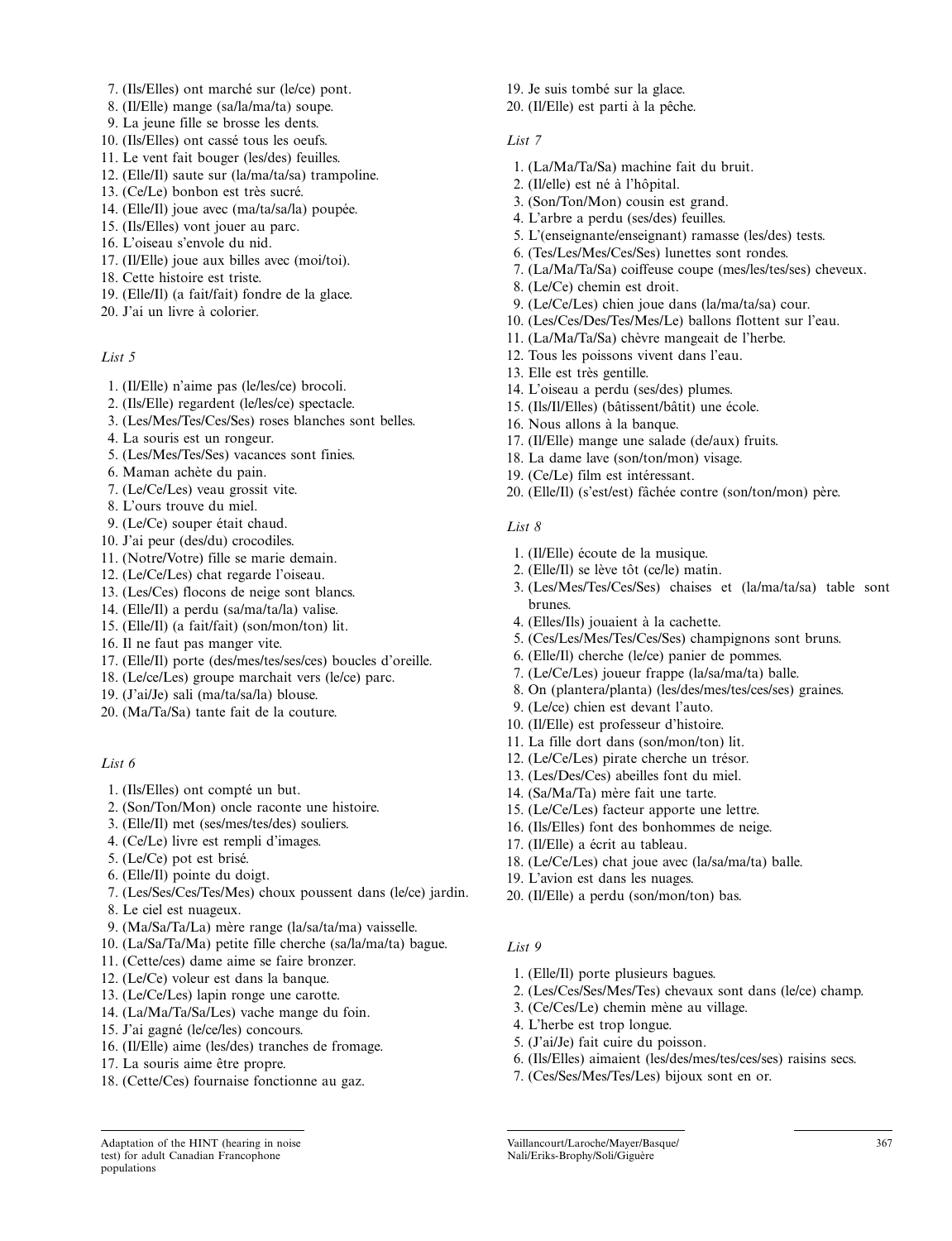- 8. (Il/Elle) est parti en voyage.
- 9. (Le/Ce) voisin tond (la/sa/ma/ta) pelouse.
- 10. (Le/Les/Ce) savon nettoie bien.
- 11. (Le/Ce) garçon mange (la/sa/ma/ta) poire.
- 12. La planète est grosse.
- 13. L'enfant dessine un cochon.
- 14. (Le/Ce) corbeau a des plumes noires.
- 15. (Il/Elle) joue aux quilles avec (nous/vous).
- 16. (Les/Des/Mes/Ces/Tes) enfants vont à l'école.
- 17. (Notre/Votre) maison est grise et bleue.
- 18. (Son/Mon/Ton) bateau est très rapide.
- 19. (Les/Des) outardes arrivent du sud.
- 20. (Elle/Il) (s'est/se) sali les mains.

### List 10

- 1. (Son/Mon/Ton) ballon a éclaté.
- 2. J'ai fabriqué (cette/ces) cabane.
- 3. L'horloge sonne a` toutes les heures.
- 4. (Son/Mon/Ton) sac est rempli de cadeaux.
- 5. Il faisait beau hier.
- 6. (Il/Elle) (a fait/fait) le tour du monde.
- 7. (Le/Ce/Les) bébé mange souvent.
- 8. (Son/Mon/Ton) livre est neuf.
- 9. (Elle/II) regarde par (la/ma/sa/ta) fenêtre.
- 10. (Les/Mes/Tes/Ces/Ses/Le) chiens jappent très fort.
- 11. (La/Sa/Ma/Ta) cabane est dans l'arbre.
- 12. (La/Sa/Ma/Ta) musique était (trop/très) forte.
- 13. (Son/Mon/Ton) frère ramasse (les/la/des/mes/tes/ces/ses) poubelles.
- 14. (Le/Les/Ce) bûcheron coupe du bois.
- 15. (Il/Elle) ronge encore ses ongles.
- 16. (Sa/Ma/Ta/La) soeur aime chanter.
- 17. (Il/Elle) voyage dans l'espace.
- 18. (Elle/II) s'est trouvée un emploi.
- 19. L'ours est pris dans (le/ce) piège.
- 20. (Le/Ce) chocolat a fondu.

## List 11

- 1. (Mon/Ton/Son) argent est a` la banque.
- 2. (Le/Ce) chien joue avec son os.
- 3. (Ils/Elles) ont trouvé un sapin.
- 4. (Ces/Les) palmiers sont magnifiques.
- 5. (Il/Elle) (jouera/joua) de la flûte.
- 6. (Il/Elle) (a fait/fait) plusieurs erreurs.
- 7. (Elle/Il) a eu mal au dos.
- 8. (Elle/II) devinait les réponses.
- 9. (Il/Elle) (m'a/a) dit une menterie.
- 10. (Elle/Il) raconte une belle histoire.
- 11. Je (vais/veux) m'asseoir sur (ce/le) banc.
- 12. (Il/Elle) fait tomber toutes (les/ses) quilles.
- 13. (Le/Ce) loup n'avait rien mangé.
- 14. (La/Ma/Ta/Sa) vache est noire et blanche.
- 15. (Elle/II) prend (son/ton/mon) sac à dos.
- 16. (Il/Elle) est sorti de prison.
- 17. (Tes/Ces/Ses/Mes/Les) souliers sont en cuir.
- 18. Maman (a fait/fait) cuire une dinde.
- 19. (Elle/Il) porte une tuque en laine.
- 20. (Mon/Ton/Son) parapluie est jaune.

### List 12

- 1. Nous aimons voyager.
- 2. (Il/Elle) (gardera/garda) (sa/ma/ta) soeur.
- 3. (Il/Elle) marche sur la pointe des pieds.
- 4. (Les/Ces/Ses/Mes/Tes) bonbons coûtent un dollar.
- 5. Il faut lire (la/sa/ma/ta) page.
- 6. (La/Sa/Ma/Ta) porte est orange.
- 7. (Ce/Le) jeu (nous/vous) amuse.
- 8. (Mes/Ses/Tes) dessins sont les plus beaux.
- 9. (Les/La/Mes/Tes/Ces/Ses) filles jouent dans le sable.
- 10. (Le/Ce) lac est très calme.
- 11. (Les/Des/Mes/Tes/Ces/Ses) enfants sautent dans la neige.
- 12. Le soleil se couche tôt.
- 13. (Il/Elle) porte un nouveau gilet.
- 14. Je voyage par autobus.
- 15. (Le/Ce) fromage sent mauvais.
- 16. Cette boîte contient (des/les/mes/tes/ses/ces) livres.
- 17. (Elle/Il) dessine une fleur bleue.
- 18. (Les/Mes/Tes/Ces/Ses) vaches sont dans l'étable.
- 19. (C'est/T'es) une perle rare.
- 20. (Il/Elle) porte un chandail.

## Appendix B Practice sentence sets

- List 1
- 1. Les feuilles tombent à l'automne.
- 2. (Le/Ce/Les) cochon joue dans la boue.
- 3. Je bois du chocolat chaud.
- 4. La cloche sonne a` midi.
- 5. (Le/Ce) lion est dans sa cage.
- 6. (Elle/II) écrit avec un stylo.
- 7. (Elle/Il) porte (des/ses) lunettes.
- 8. (Ces/Les) biscuits sont bons.
- 9. Cette auto roule très vite.
- 10. (Il/Elle) mange un morceau de tarte.
- 11. (Ses/Les) souliers sont pleins de boue.
- 12. (Les/Des/Ces) oiseaux chantent dans l'arbre.
- 13. (Les/Ces) citrouilles sont oranges.
- 14. (Elle/Il) vend de la limonade.
- 15. La cuisine est grande.
- 16. (Ils/Elles) vont à la campagne.
- 17. (Les/Ces/Mes/Tes) tulipes sont jolies.
- 18. La lune brille dans le ciel.
- 19. L'oiseau sort de (sa/la) cage.
- 20. La dame a gagné un prix.

### List 2

368 International Journal of Audiology, Volume 44 Number 6

1. (Elles/Ils) glissaient sur la côte. 2. La jeune fille est très mignonne.

3. (Le/Ce) cochon buvait de l'eau. 4. (Il/Elle) joue aux dominos.

5. (La/Sa/Ma/Ta) valise est pleine de linge.